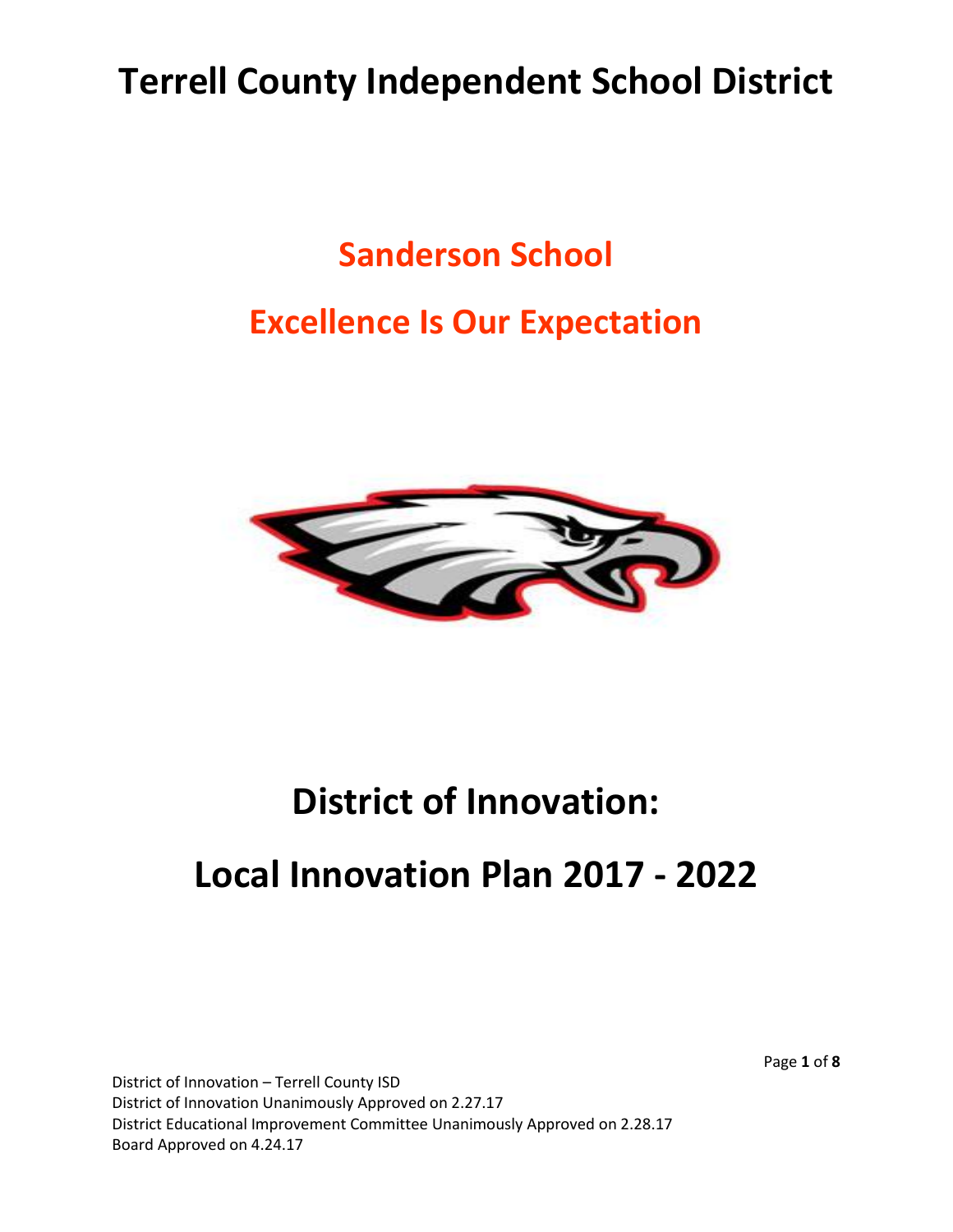# **Terrell County Independent School District**

During the 84<sup>th</sup> Texas Legislative Session, House Bill 1842 was passed. HB 1842 provides Texas public school districts with the opportunity to pursue the designation of District of Innovation. Through HB 1842, District of Innovation, local school districts may obtain exemptions from certain provisions of the Texas Education Code, providing flexibility and local control for innovative programming.

Districts of Innovation may be exempt from certain statutes, giving them:

- Greater local control as the decision maker over the educational and instructional model for students;
- Empowerment to innovate and think differently.

Under House Bill 1842, districts are not exempt from statutes including curriculum, graduation requirements, academic and financial accountability.

Districts wishing to become a District of Innovation must hold at minimum, an academic performance rating of "met standard." **During the 2015-2016 school year, Terrell County ISD did receive a rating of "met standard."**

#### **Terrell County ISD's Innovation Plan will begin in the fall of 2017 and continue until the Spring of 2022.**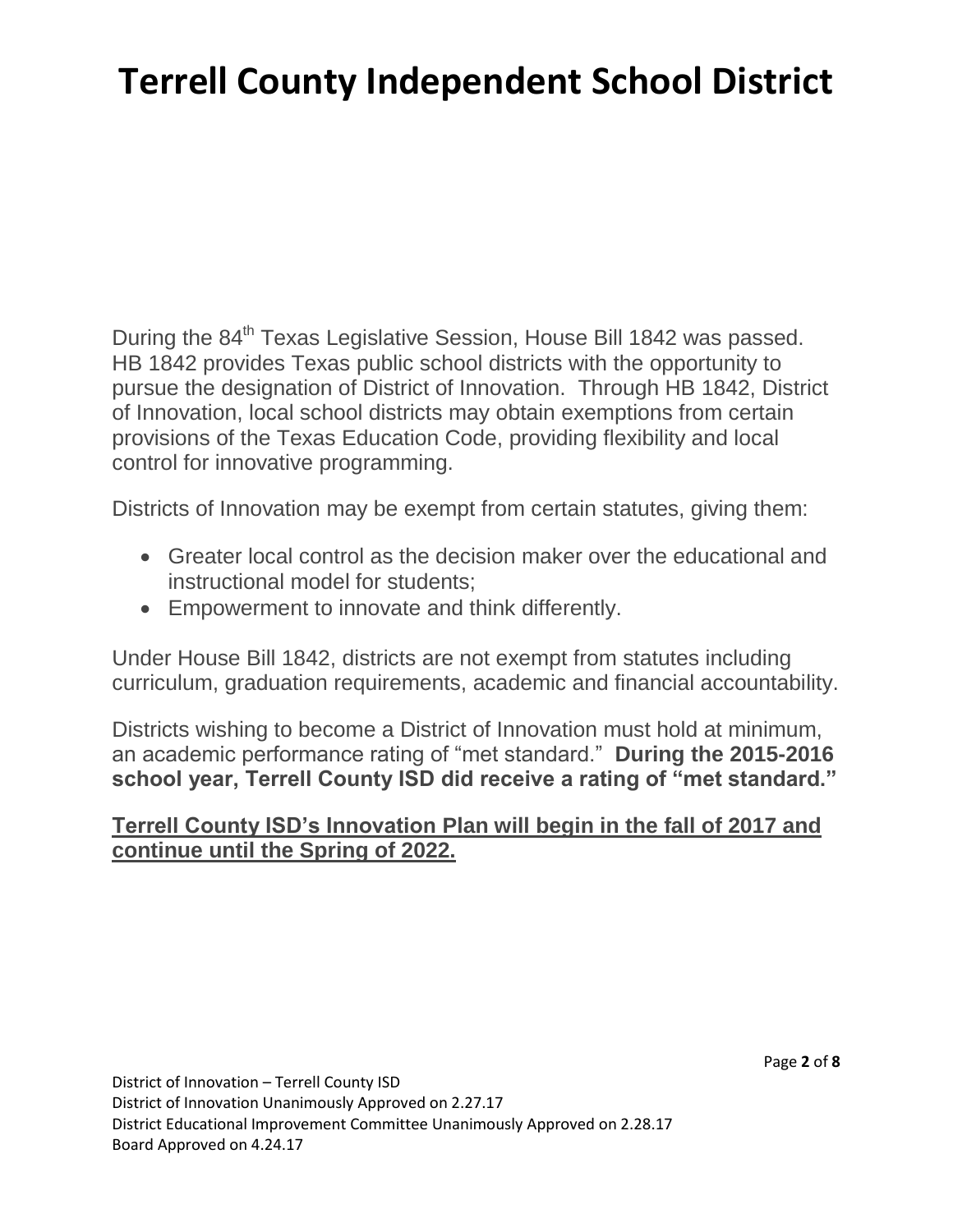### **Terrell County Independent School District District of Innovation Timeline and Process**

**Wednesday, January 25, 2017, 3:40 p.m. -** TCISD School Library

Initial meeting with TCISD CEIC to discuss preliminary thoughts on District of Innovation Process.

**Week of February 6, 2017** – Inform faculty of intent to apply for District of Innovation.

**Wednesday, February 15, 2017**

**Special Called Board Meeting for Public Hearing at 6:30 p.m.** in order review and discuss the possibility of becoming a District of Innovation

**Regular Board Meeting for Public Hearing at 7:00 p.m.** in order review and discuss the possibility of becoming a District of Innovation

- **Action to Consider:** Board of Trustees to consider approving resolution to become a District of Innovation.
- **Action to Consider:** Board of Trustees to consider approving the members of the District of Innovation Committee

**Friday, February 16, 2017** – Post District of Innovation information on the TCISD website

**Monday, February 20, 2017 at 3:40 p.m.:** TCISD School Library Initial meeting of the District of Innovation Committee

**Monday, February 27, 2017 at 3:45 p.m.:** TCISD Conference Room Meeting to finalize the District of Innovation Plan with the District of Innovation **Committee** 

**Tuesday, February 28, 2017 at 5:00 p.m.:** TCISD Conference Room Public Meeting to discuss and present the finalized District of Innovation Plan The DEIC will be in attendance to vote on the approval of the District of Innovation Plan

**Tuesday, February 28, 2017:** Target date to email Plan to TEA

**March 1 – March 3, 2017** - Window for campus faculty meetings to preview District of Innovation Plan.

**March 6 – April 7, 2017** - Post the District of Innovation Plan on the district website for 30 days

**April 24, 2017:** Regular TCISD board meeting in order to consider approving the District of Innovation Plan and 2017-2018 school calendar

- Consider approving the District of Innovation Plan
- Consider approving the 2017-2018 school calendar

**Monday, April 24, 2017** - Update all policy changes with TASB

Page **3** of **8**

District of Innovation – Terrell County ISD District of Innovation Unanimously Approved on 2.27.17 District Educational Improvement Committee Unanimously Approved on 2.28.17 Board Approved on 4.24.17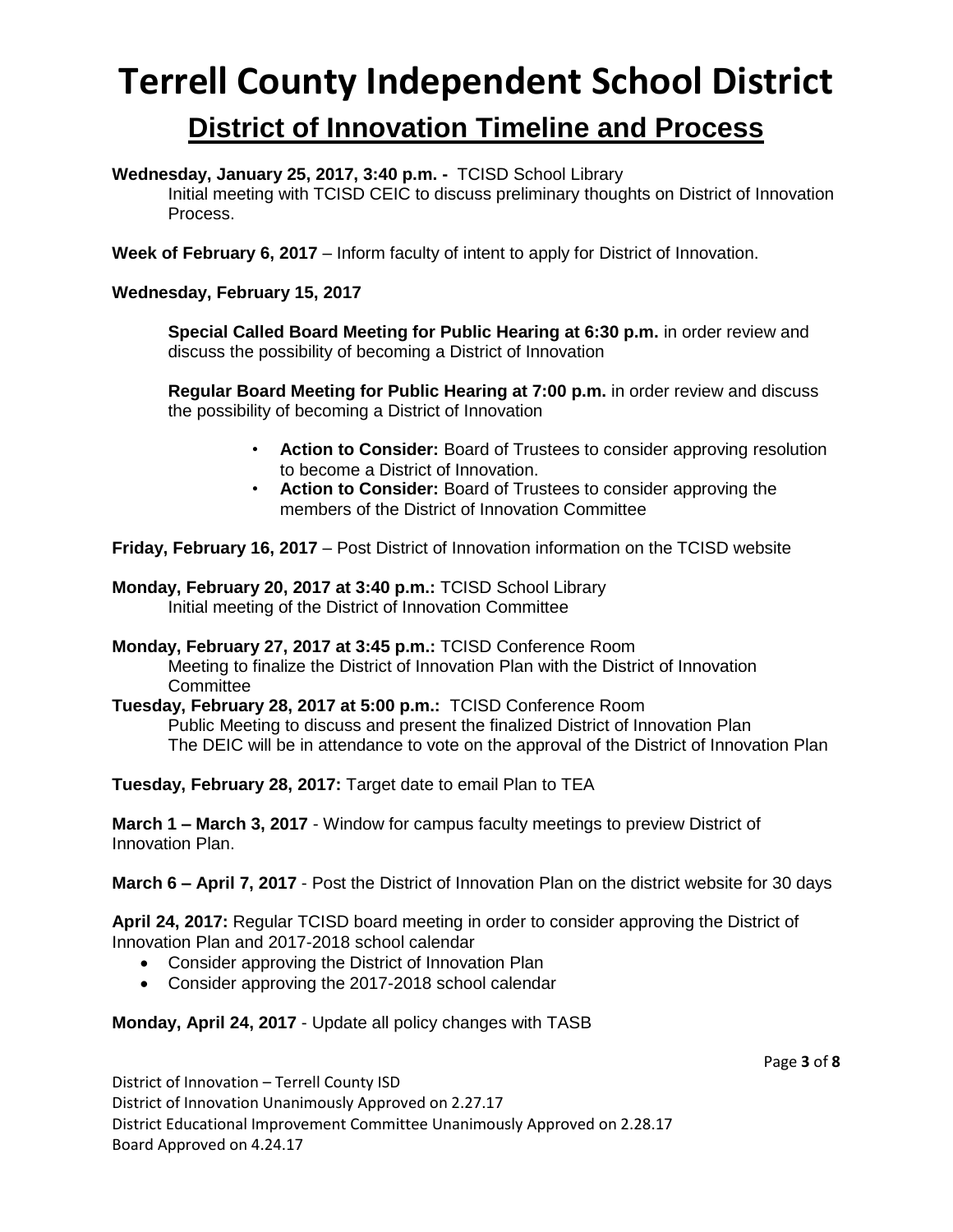# **Terrell County Independent School District The District of Innovation Planning Committee**

The Terrell County ISD Local Innovation Committee is comprised of administrators, teachers, staff members, parents and a community member. These members were approved by the Board of Trustees and charged with formulating a plan of action that promotes innovation within the school district, focusing on the academic success of ALL students.

### **Local Innovation Members**

\_\_\_\_\_\_\_\_\_\_\_\_\_\_\_\_\_\_\_\_\_\_\_\_\_\_\_\_\_\_\_\_\_\_\_\_\_\_\_\_\_\_\_\_\_\_\_\_\_\_\_\_\_\_\_

- Amanda Magallan Superintendent
- Sam Magallan District Campus Behavior Coordinator
	- Virginia Garza District School Counselor
	- Tanna Lowrance Elementary Teacher
	- Tami Carrasco Elementary/JH Teacher
	- Christine Johnson Secondary Teacher
	- Maje Arthur Special Education Teacher
	- Mary Alice Rodriguez, PEIMS Coordinator
- Kristy Billings, Parent/Business Office Accounts Receivable
	- Leticia Arredondo Parent
	- Shelly Cleveland Community Representative

\_\_\_\_\_\_\_\_\_\_\_\_\_\_\_\_\_\_\_\_\_\_\_\_\_\_\_\_\_\_\_\_\_\_\_\_\_\_\_\_\_\_\_\_\_\_\_\_\_\_\_\_\_\_\_

The Local Innovation Committee met on the following dates:

- Monday, February 20, 2017
- Monday, February 27, 2017

During the committee meetings, the committee reviewed the options within the TEC Chapter 12A, reviewed the district's goals, reviewed the district's needs assessment and then drafted a plan that was focused on improving the academic success of the students within Terrell County ISD.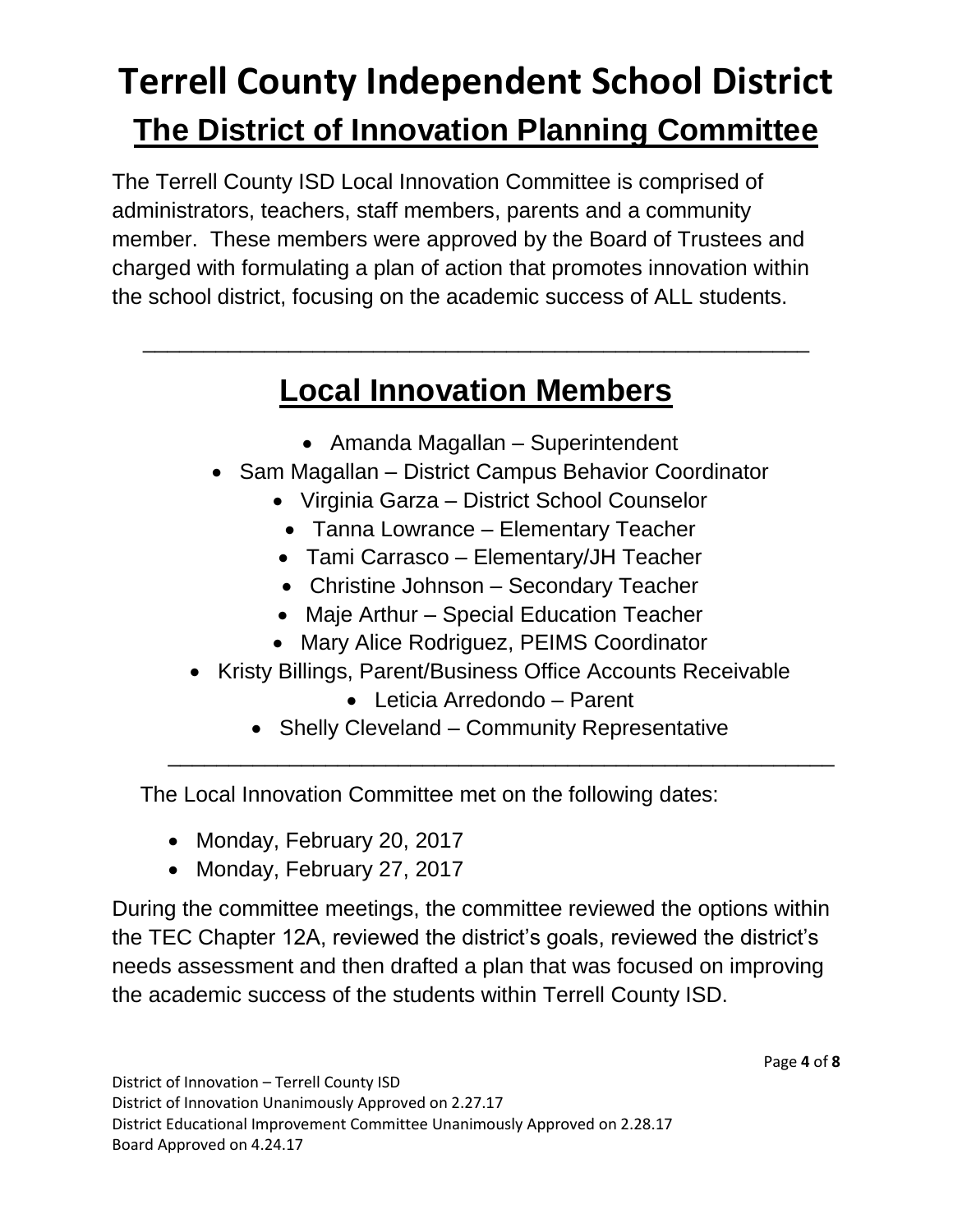# **Terrell County Independent School District The District of Innovation Local Plan**

#### **Teacher Certifications: 21.003 and TAC Chapter 231**

TEC 21.003 states "a person may not be employed as a teacher, teacher intern, or teacher trainee, librarian, educational aide, administrator, educational diagnostician, or school counselor by a school district unless the person holds an appropriate certificate or permit issued as provided by Subchapter B." These certification requirements do not provide a district with the flexibility to hire professionals with industry experience to teach Career and Technical Education (CTE) and Science, Technology, Engineering & Mathematics (STEM), or Health Science courses. The Texas Education Code sections 21.003, 21.053, 21.044 and 19 TAC Chapter 23, inhibit the development of post high school plans. They also inhibit the improvement of work forces skills. These TEC Codes limit the district's ability to find qualified applicants.

In the event that Terrell County ISD is unable to hire a certified teacher for a position, or a teacher is not certified for a specific content area, the district must submit waiver forms to the Texas Education Agency requesting that a teacher be allowed to teach a subject/grade level outside his/her certification area. This causes problems in communities such as Sanderson, Texas, where there is no draw for applicants to move to the area. Applicants are rare and often times do not have the correct certifications for the positions that are vacant.

#### **Rationale:**

The district seeks the ability to establish its own local qualification requirements in lieu of TEC 21.003. This will assist the district with hiring in trades and vocations such as welding, health science, architecture, career and technical studies. This exemption will also provide the district with the flexibility to hire certified teachers outside their content or grade level and place them in classroom where they will positively impact students, without filing Teacher Certification waivers. This exemption provides TCISD with the flexibility to hire professionals with the skills that fit the needs within the district.

Page **5** of **8**

District of Innovation – Terrell County ISD District of Innovation Unanimously Approved on 2.27.17 District Educational Improvement Committee Unanimously Approved on 2.28.17 Board Approved on 4.24.17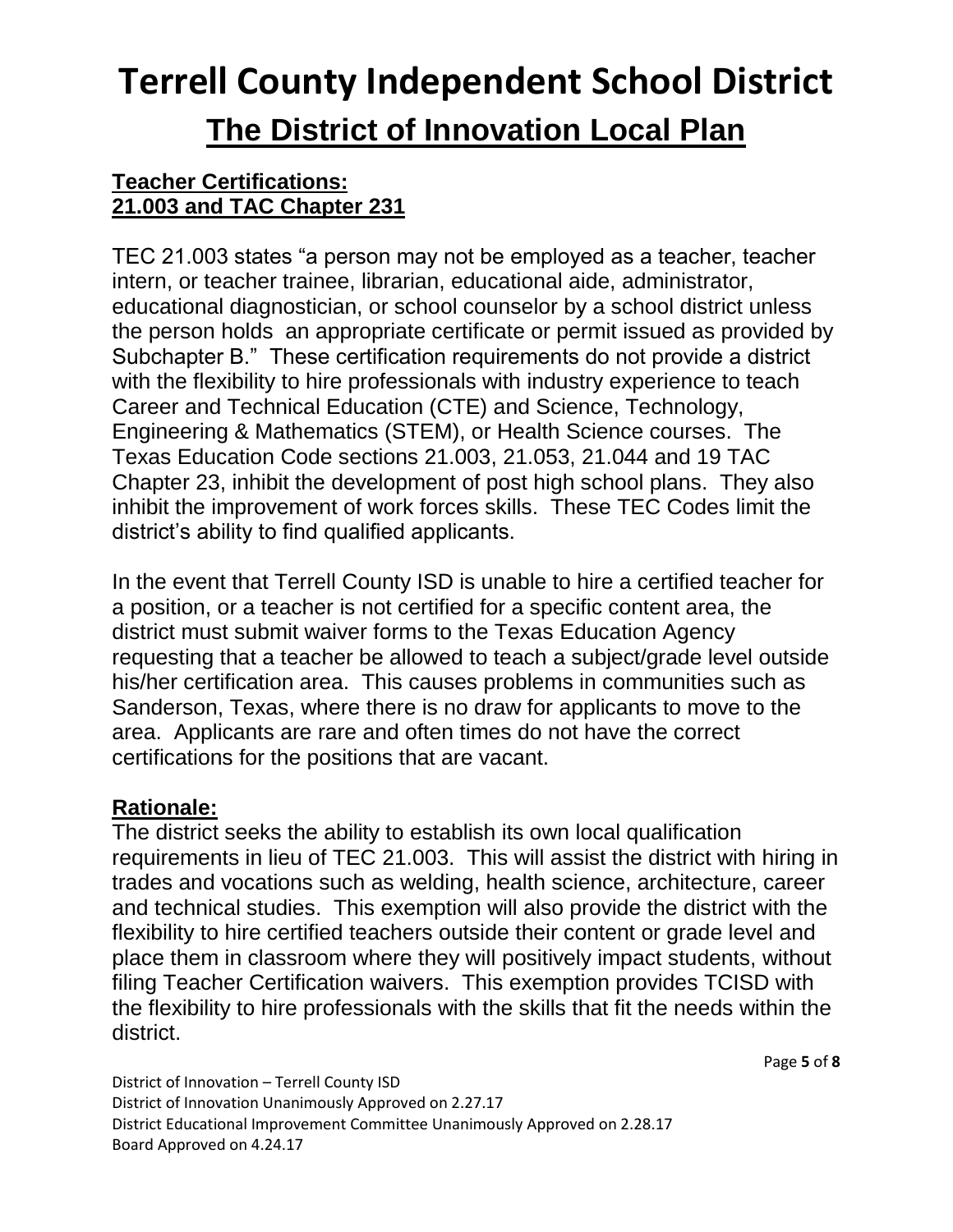# **Terrell County Independent School District**

The district will maintain its current expectations for employee certification and will make every attempt to hire individuals with appropriate certifications for the position in question. However, when that is not reasonably possible, the district will have the flexibility to hire individuals who are knowledgeable in the area and equipped to effectively perform the duties of the position in question.

#### **Innovation Strategy:**

The District Superintendent will submit to the Board of Trustees a request for local certification that would allow a certified teacher to teach in a related field for which he/she is not certified. The Superintendent would specify, in writing, the reason for the request and document what credentials the certified teacher possesses that would qualify this individual to teach the proposed subject/s. Financial situations and/or emergencies creating the need for this type of assignment must also be noted when appropriate.

To promote the CATE/STEM courses, the district will consider the qualifications necessary to create a local requirement for these courses instead of the requirements that are set forth in TEC 21.003(a). This exemption will allow TCISD to:

- Consider part-time professionals to teach courses
- Give an opportunity for professionals to transition from other work related jobs to the teaching profession
- Increase the number of CATE/STEM courses available
- Offer trade related professionals the ability to teach related courses.

Through this exemption, the district will **not** submit teacher certification waivers, state permit applications or other paperwork currently required by the Texas Education Agency for Teacher Certifications. The district will continue to notify all parents of the inappropriate certified or uncertified teacher who is working for the school district.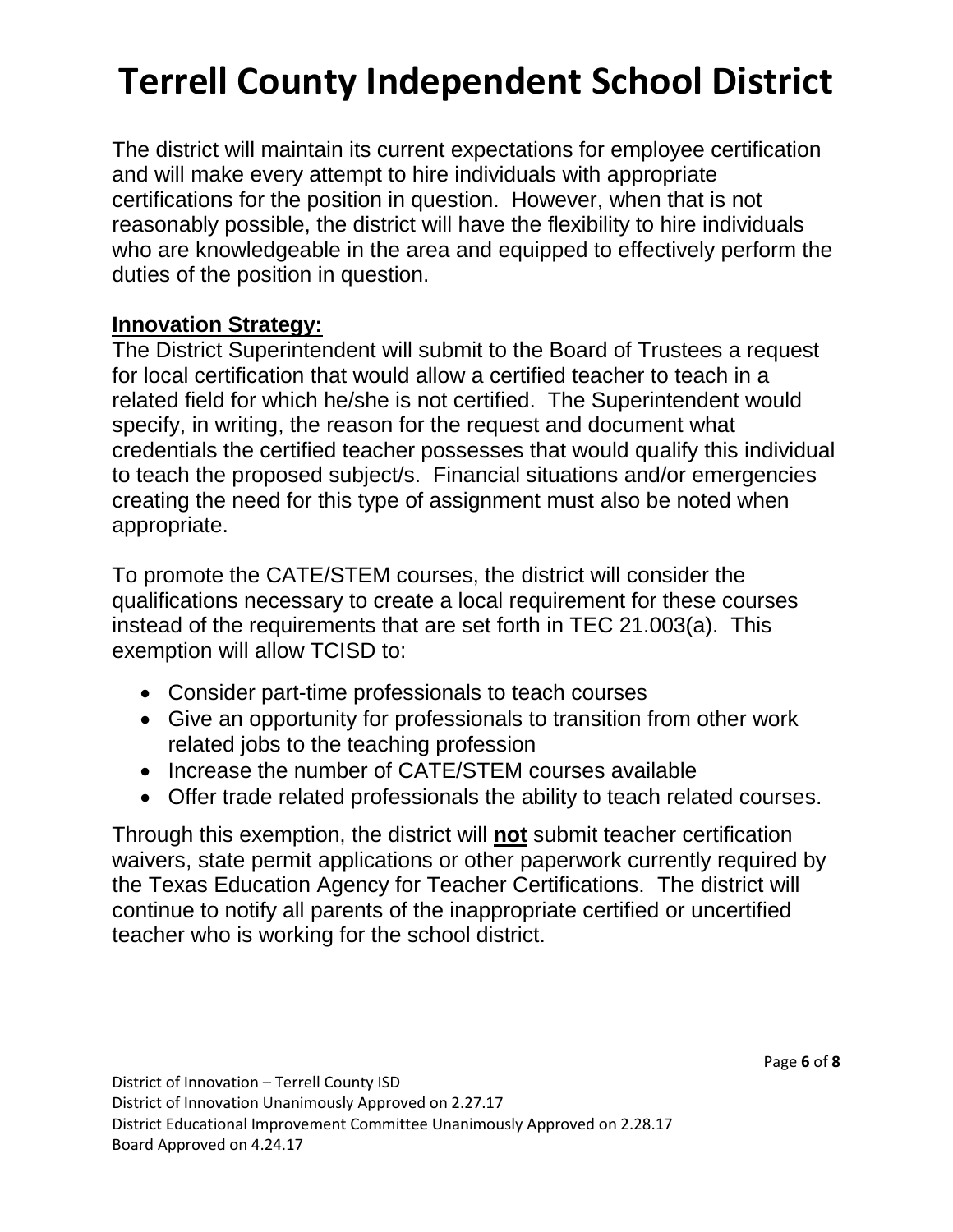# **Terrell County Independent School District The District of Innovation Local Plan**

#### **Uniform School Start and End Date: TEC 25.811 and 25.0812**

Terrell County ISD is seeking exemptions from TEC 25.0811, dictating that schools must not start prior to the  $4^{\text{th}}$  Monday in August and TEC 25.0812, requiring that the last day of instruction not be set prior to May  $15<sup>th</sup>$ . These statute requirements do not take into consideration the needs for the students within specific communities.

#### **Rationale:**

Terrell County ISD seeks local control over the start and end dates of a school year. This provides TCISD with the flexibility needed to address the instructional needs of the students while addressing the professional development needs of the district staff. This flexibility would help balance the days of instruction in each semester and align the district's calendar with Midland College and/or the University of Texas of the Permian Basin for dual credit courses. This calendar flexibility would work in conjunction with the new instructional minutes rather than instructional day requirements.

#### **Innovation Strategy:**

Terrell County ISD will have the flexibility to start class as early as the third Monday in August, depending on the needs of the district.